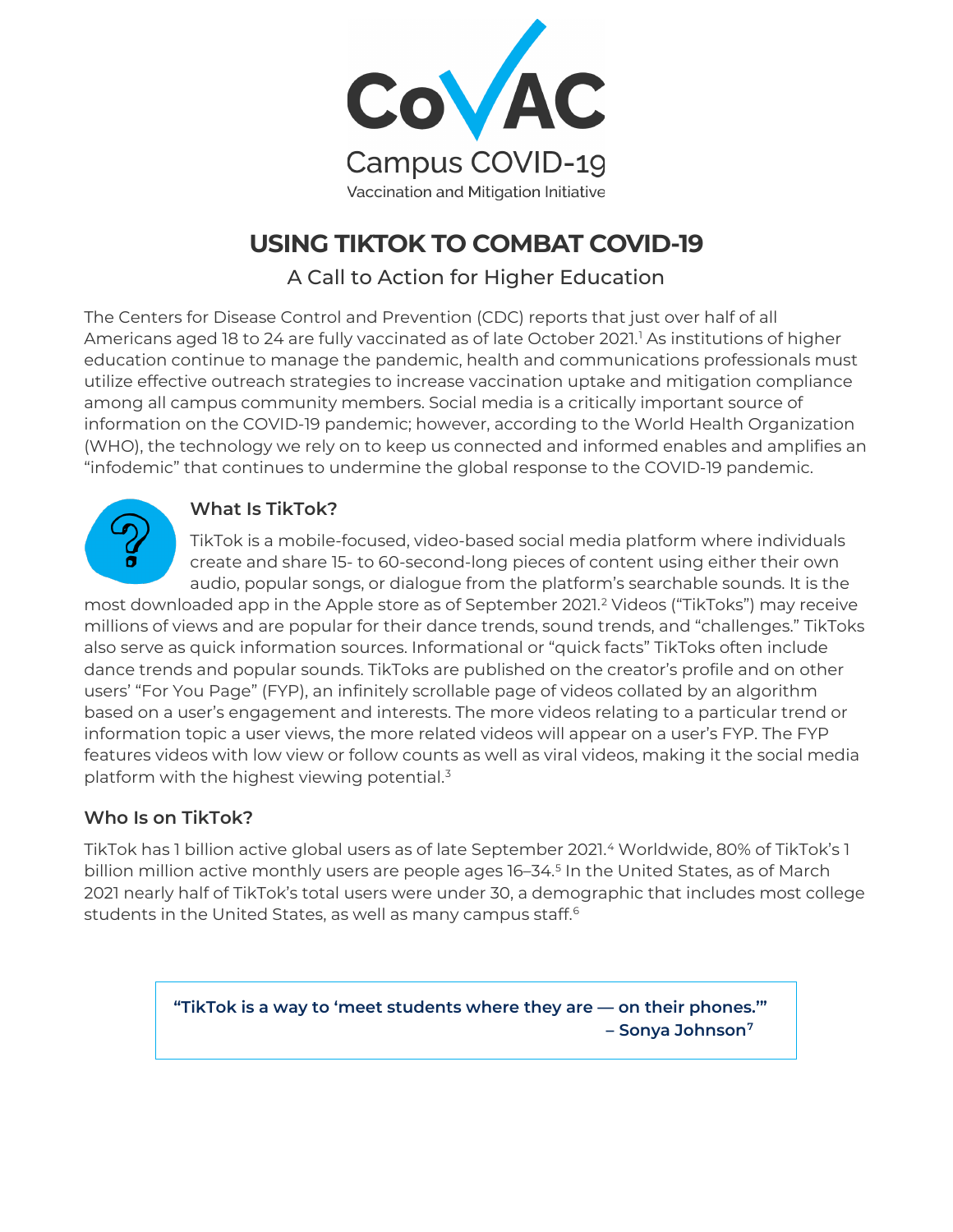### **TikTok Has Reach**

A study examining a WHO campaign promoting face mask usage found "videos [with the] hashtag #WearAMask garnered almost 500 million views, and videos that were posted by WHO garnered almost 57 million views." Just over one quarter of the trending #WearAMask videos (27%) involved dance, and these videos garnered over 130 million cumulative views.<sup>[8](#page-7-7)</sup> This study, from the JMIR Public Health Surveillance concluded that, "Due to the platform's incredible reach, TikTok has great potential in conveying important public health messages to various segments of the population.<sup>[9](#page-7-8)</sup>

# **TikTok Relies on Strong Emotional Content to Drive Engagement**

Strong emotional appeals on social media may support or suppress public health strategies. Research showed higher user engagement with videos

portraying COVID-19 testing as disgusting or unpleasant as opposed to videos with positive portrayals of testing.[10](#page-7-9) High engagement was also seen with videos conveying alarm or concern, susceptibility to and severity of COVID-19 disease, and efficacy of mitigation behaviors like masking and social distancing.<sup>[11](#page-7-10)</sup>

# **Misinformation Thrives on TikTok and Reaches Users Quickly**

As of September 2021, fewer credible and verified source of COVID-19 information are active on TikTok than on other social media platforms, however, videos and "sounds" that share COVID-19 misinformation and disinformation are abundant and amassing millions of views.[12](#page-7-11) While TikTok does have a policy prohibiting medical misinformation, research has shown the platform fails to act on 95% of COVID-19 and vaccine misinformation reported to them.<sup>[13](#page-7-12)</sup>

> **"Proactive messaging that is both compelling and tailored to different audiences is needed. We need to stop relying on fact-checking efforts and platforms' content moderation policies to address data deficits. Doing so is reactive, insufficient, and potentially counterproductive." – First Draft New[s14](#page-7-13)**

The viral video responsible for the widespread myth that COVID-19 vaccination causes people to become magnetized first appeared on TikTok. The Virality Project reported that before being removed by TikTok, the video was viewed over 9.6 million times in just five days.[15](#page-7-14)

> **"Misinformation costs lives. Without the appropriate trust and correct information, diagnostic tests go unused, immunization campaigns (or campaigns to promote effective vaccines) will not meet their targets, and the virus will continue to thrive."**

> > **– World Health Organization[16](#page-8-0)**

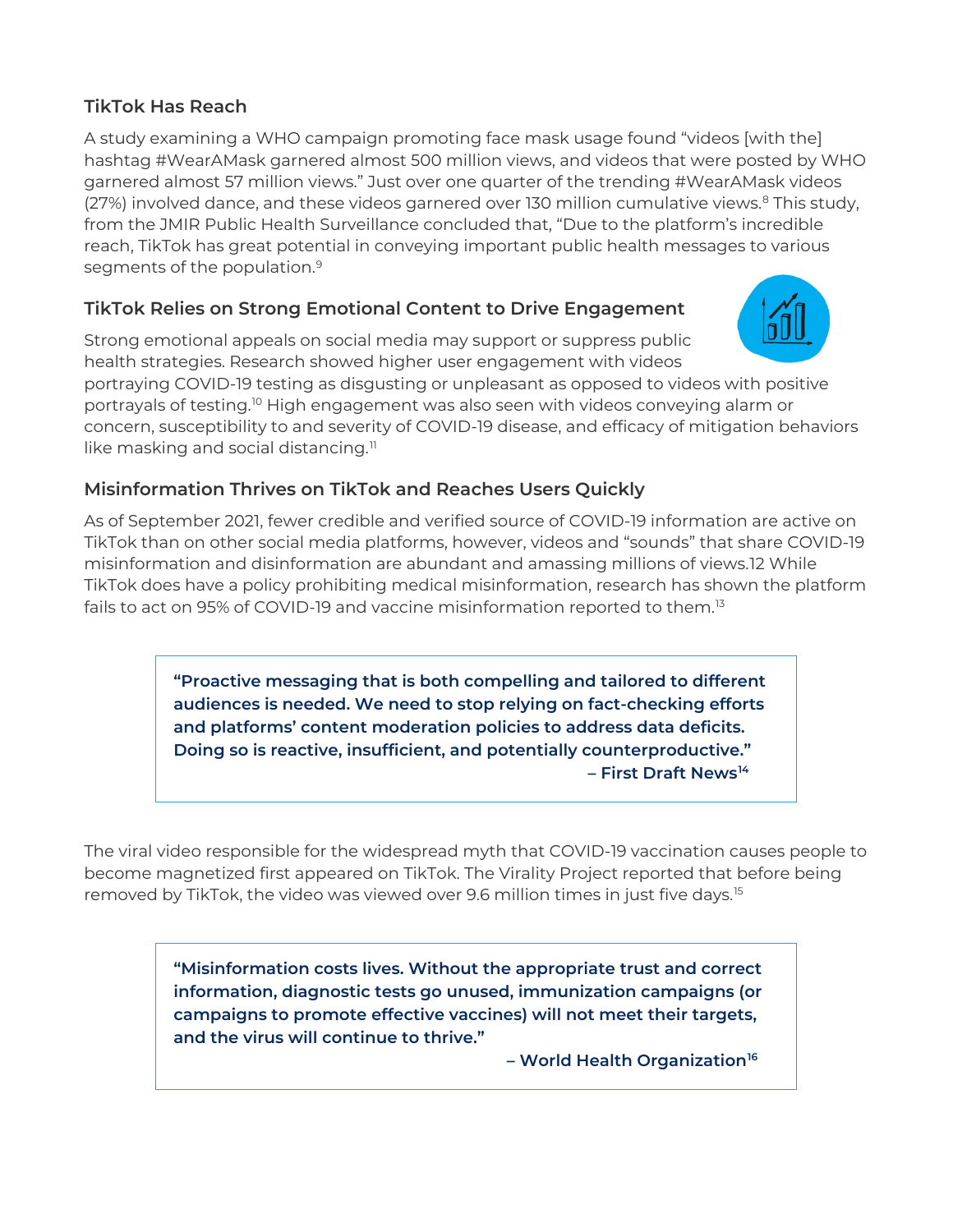### **Disinformation and Misinformation Impact Vaccination and Mitigation Behavior**

COVID-19 misinformation and disinformation on TikTok and other social media platforms have the potential to impact vaccination and other mitigation behaviors among users. In a study of online misinformation, researchers at Cornell University found "a negative relationship between misinformation and vaccination uptake rates. Online misinformation correlated with vaccine hesitancy rates taken from survey data."<sup>[17](#page-8-1)</sup> Likewise, First Draft News reports that beyond COVID-19 vaccinations, routine immunization rates are already seeing a drop at a time when reliable vaccine information is not easily accessible and there is a high level of mistrust in actors and institutions.[18](#page-8-2)

# **CALLS TO ACTION**

College health and higher education communications professionals should:



- Incorporate TikTok into their social media strategy to reach students where they are. By using trusted messengers and credible sources in this virtual space, colleges and universities can build vaccine confidence, increase compliance with mitigation strategies such as masking and testing, and foster an ethos of community care. Doing so also helps to drown out the misinformation and disinformation that perpetuates the pandemic.
- Call for more effective strategies to prevent the spread of dangerous COVID-19 mis- and disinformation on TikTok and other social media platforms.
- Empower campus community members with health literacy skills needed to discern credible and non-credible information online.

**"Demand on TikTok for more health care-related voices currently outpaces supply. TikTok has shown itself to be a viable means for practitioners to educate and dispel myths about COVID-19 to a broad and diverse adolescent demographic. In return, practitioners gain the ability to share their voices with those that they likely would not have reached otherwise while potentially expanding public policy adherence and reducing hospitalizations."**

 **— Ostrovsky and Chen[19](#page-8-3)**

# **Action Steps for Those New to TikTok**

- 1. **Understand your campus social media policies**: Your campus may have a marketing or communications department, or policies and procedures related to social media accounts. Make sure that you are following their guidance for branding, content, and moderation.
- 2. **Create an account:** Make sure to upload an identifiable or branded profile picture along with links to your institution's website in the bio. If your institution is active on other social media platforms, be sure to include those in the bio as well.

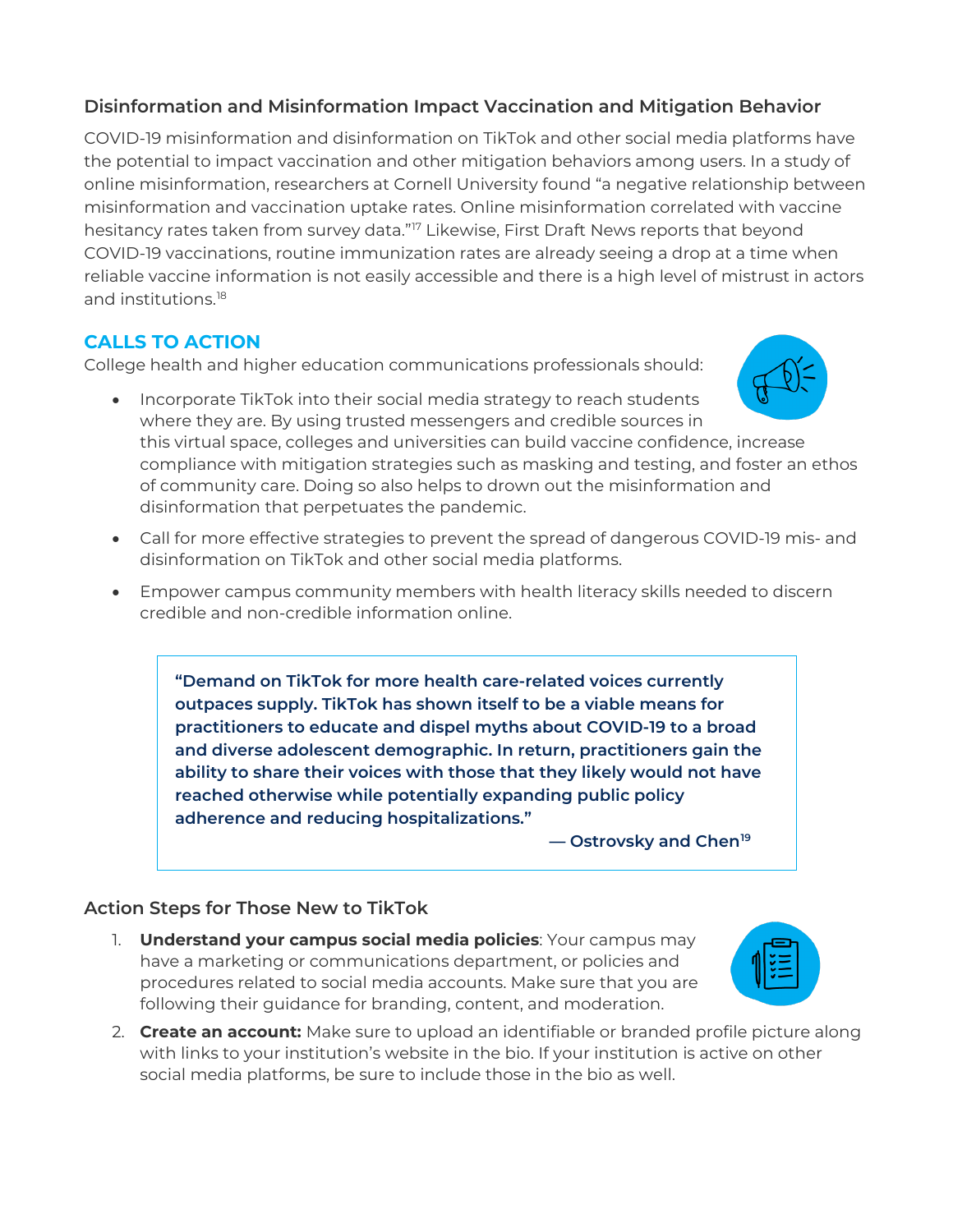- 3. **Engage students early**: Student involvement in moderation, content creation, and idea generation will increase your chances of successfully reaching your target audience. Assign responsibilities to ensure that content is credible and timely.
- 4. **Create a team:** Consider creating a "TikTok team" comprised of campus health professionals, faculty, other staff, and students. Clarify each team members' responsibilities and strengths. Someone may not be skilled at graphic design but excels at finding strong content to re-post.
- 5. **Create and post content**:
	- a. **Set a schedule.** You may start with a goal of 2-3 posts per week during the semester. Whatever your schedule, try to be consistent. Planning and creating posts in advance may save time but be prepared to change direction if the situation requires.
	- b. **Prioritize credibility.** It is better to wait and be sure that what you are posting is medically accurate, inclusive, and communicates effectively to your audience. When clinical or scientific content is included, ensure a campus health professional has reviewed and approved any posts.
	- c. **Be authentic.** Videos on TikTok do not have to be perfect. TikToks are often more casual and not professionally executed. It is more important for your authentic voice to come through than for posts to be overly polished.
	- d. **Make it interesting.** We have seconds or less to grab the attention of our audience. Use trending sounds and interesting visuals and feature people or places familiar to your audience.
	- e. **Make it discoverable.** Use hashtags like #vaxforward or #covid19 or hashtags with your institution's name to make your content appear in popular searches.
- 6. **Set moderation expectations**: If possible, engage with your audience. If you do not have the bandwidth to engage, make clear that posts will not be monitored/responded to and inform viewers how they can get in touch with your department. At the very least, monitor posts and address harassment or conduct that violates campus norms.



- 7. **Get verified**: Unlike other social media platforms, TikTok does not take requests to get verified. TikTok has dedicated team who seeks out official pages based on their content and post count. The more posts you accrue, the likelier it is that you will be verified by TikTok. Verified accounts feature a blue check next to the account username.
- 8. **Amplify and seek amplification**: Connect with your colleagues across the institution and across higher education. Use your platform to boost their relevant posts and ask them to reciprocate. Provide incentives for students to follow and share your content.

### **Action Steps for Existing TikTok Users**

- 1. **Revisit your team**. Are there audiences you are not reaching? Are there perspectives that are missing? Ensure your team looks like the community it serves.
- 2. **Seek consultation**. Is a marketing or communications department, or faculty member with expertise available to provide feedback? Can you convene focus groups with students, staff, or faculty to provide you with guidance?
- 3. **Evaluate your content**: Are you posting on a schedule that meets your goals? Is your content up to date? Are your engagement statistics trending downward?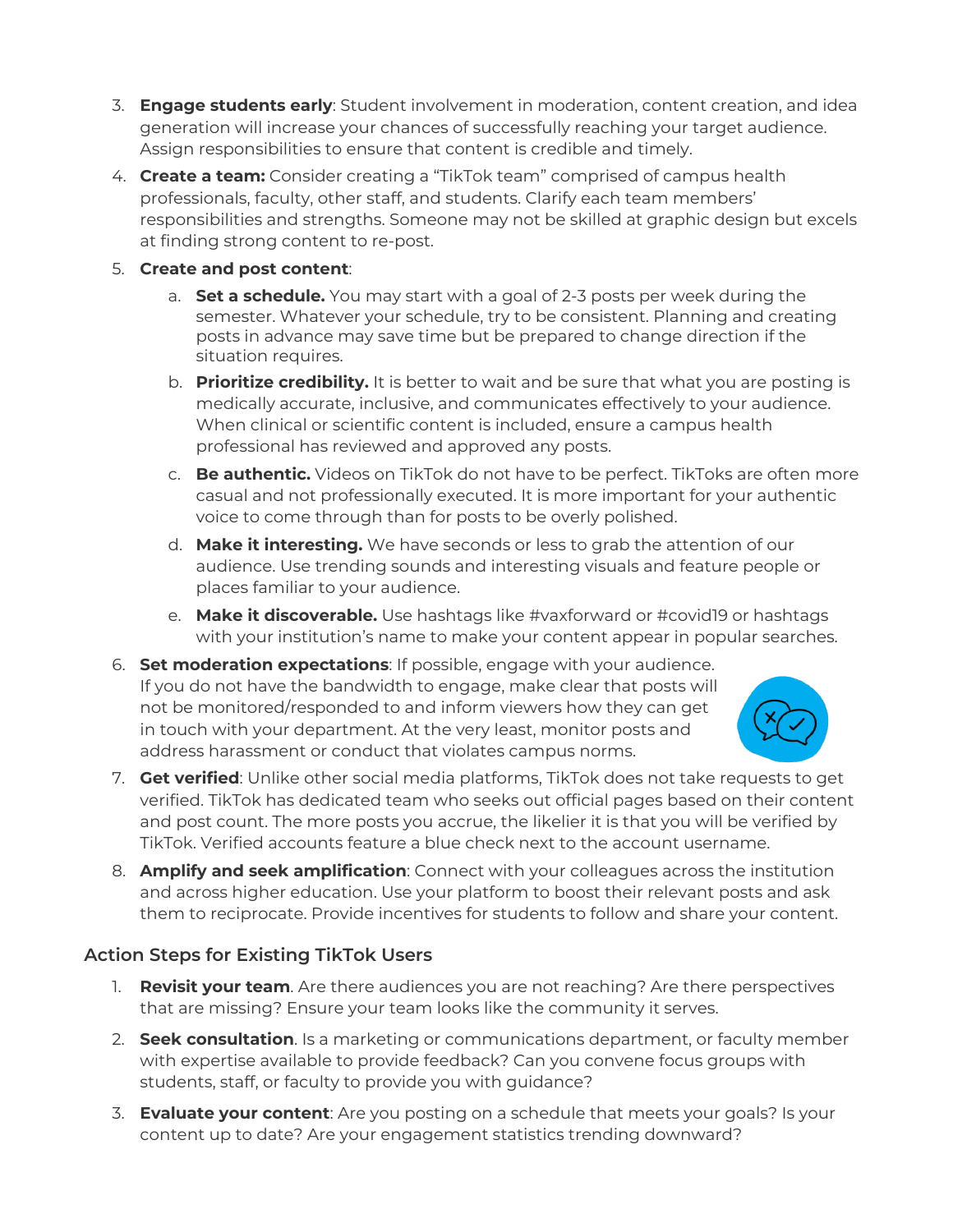#### **Quick Tips for Using TikTok**

- **- Post consistently to develop a following.**
- **- Convey your department's voice authentically.**
- **- Utilize popular sounds and visuals to get the most views.**
- **- Include hashtags and be easily discoverable.**
- **- Review and address student feedback in comments.**

### **HIGHER EDUCATION TIKTOK ACCOUNTS AND HASHTAG**

The following TikTok accounts and hashtag are examples of how TikTok can be used to combat misinformation with content that is accurate, science-based, informative, and provides credible resources for viewers to learn more about COVID-19 vaccination and mitigation behaviors.

#### **The University of Georgia: [@UGA](https://www.tiktok.com/@universityofga?)**

The official TikTok account of the University of Georgia serves as a resource for students to learn more about campus efforts to combat COVID-19 and reminds students of behaviors they can observe to help protect their campus from COVID-19, such as masking.



#### **Dr. Katrine Wallace, Epidemiologist and Science Communicator: [@epidemiologistkat](https://www.tiktok.com/@epidemiologistkat?)**

Dr. Katrine Wallace, an epidemiologist and adjunct assistant professor at the University of Illinois Chicago, uses TikTok to debunk COVID-19 vaccine myths and to provide simplified explanations on vaccine trial data.<sup>[20](#page-8-4)</sup> Her TikTok videos have over 3.6 million likes on the platform.[21](#page-8-5) Dr. Wallace told CBS News, "Every single day I get messages from people saying, you know, 'My mom decided to get vaccinated because we watched your videos."<sup>[22](#page-8-6)</sup>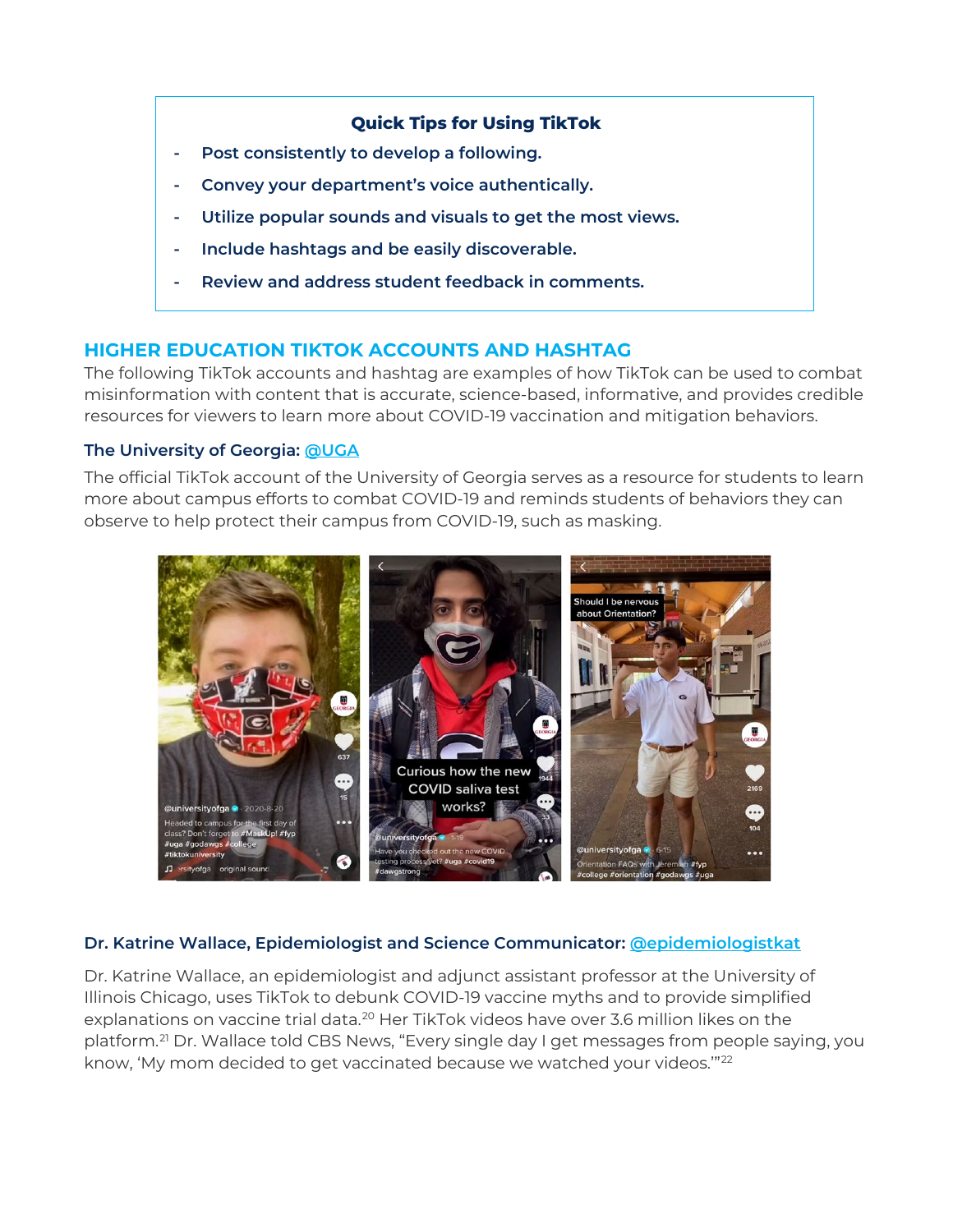

#### **Hashtag: [#vaxforward](https://www.tiktok.com/tag/vaxforward)**



The hashtag [#vaxforward](https://www.tiktok.com/tag/vaxforward) was created by the American College Health Association's [Campus COVID-19 Vaccination and Mitigation \(CoVAC\) Initiative.](https://www.acha.org/covac) The initiative, funded by a cooperative agreement with the Centers for Disease Control and Prevention, works to combat vaccine misinformation and build COVID-19 vaccine

confidence and promote mitigation behaviors on college campuses. Students serving as virtual campus ambassadors created COVID-19 vaccine awareness TikTok videos tailored to their own campus populations. These videos have a combined 34,600 views on TikTok.[23](#page-8-7)



I'm so excited to be bac...

I got vaccinated to #Vax...

I've got some facts to h...

### **LEARN MORE**

#### **How TikTok's Algorithm Figures You Out**

This [Wall Street Journal video investigation](https://www.youtube.com/watch?v=nfczi2cI6Cs&ab_channel=WallStreetJournal) into the world of TikTok explains "how the videocentric social media platform is so good at figuring out interests you never expressly tell it.["24](#page-8-8)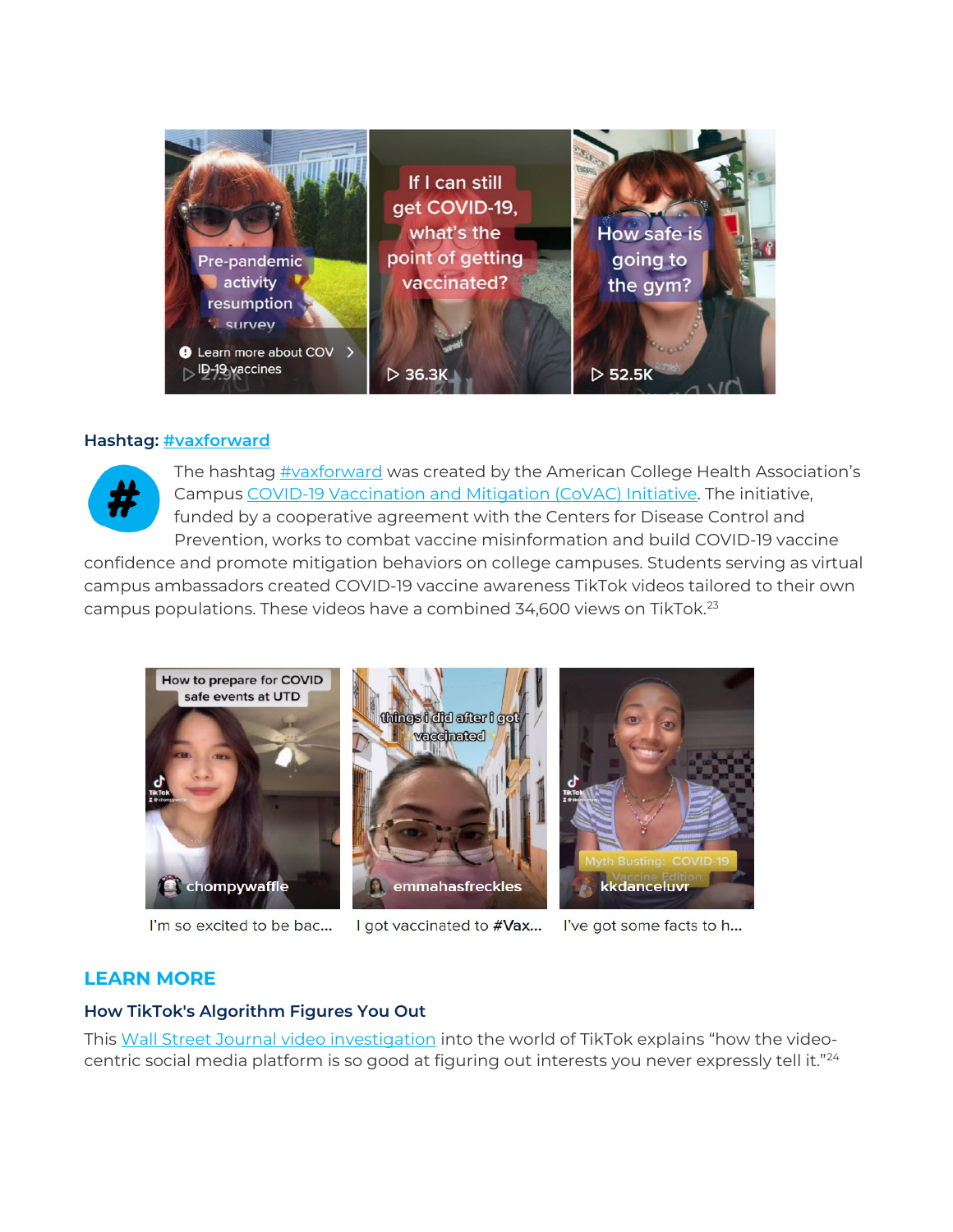#### **Communicating COVID-19 information on TikTok: a content analysis of TikTok videos from official accounts featured in the COVID-19 information hub**

"This [study](https://www.ncbi.nlm.nih.gov/pmc/articles/PMC7989330/) investigates the video format, type, and content of COVID-19 TikTok videos and how those video attributes are related to quantitative indicators of user engagement, including numbers of views, likes, comments, and shares."[25](#page-8-9)

#### **TikTok and Its Role in COVID-19 Information Propagation**

In this [letter to the editor](https://www.ncbi.nlm.nih.gov/pmc/articles/PMC7455791/) of the *Journal of Adolescent Health*, researchers Adam Otrovsky and Joshua Chen discuss adolescents' use of TikTok for non-educational screen time as an opportunity to educate them there and express a need for health care-related voices on the platform.

#### **Handwashing videos on TikTok during the COVID-19 Pandemic: Potential for disease prevention and health promotion**

A cross-sectional descriptive [study of two hashtags](https://www.ncbi.nlm.nih.gov/pmc/articles/PMC8495082/) on TikTok: #WashYourHands and #SafeguardSplash.

#### **Toxic TikTok: Popular social-media video app feeds vaccine misinformation to kids within minutes after they sign up**

"He gets the va\*\*ine and he dies after three days! What do you think?" [This report by](https://www.newsguardtech.com/special-reports/toxic-tiktok/)  [NewsGuard](https://www.newsguardtech.com/special-reports/toxic-tiktok/) explores the type of covid-19 mis- and disinformation children are exposed to within minutes of registering for a TikTok account.

#### **COVID-19 Vaccines for Adolescents: Leveraging the ABCs of Communication**

This commentary published in the Journal of Adolescent Health relays the [ABCs of vaccine](https://www.jahonline.org/article/S1054-139X(21)00436-5/fulltext)  [communication](https://www.jahonline.org/article/S1054-139X(21)00436-5/fulltext) as a way for clinicians to promote adolescent vaccination. The authors mention TikTok and the need for clinicians to be trained in social media.



AMERICAN COLLEGE HEALTH ASSOCIATION Campus COVID-19 Vaccination and Mitigation Initiative

*The [Campus COVID-19 Vaccination and Mitigation](https://www.acha.org/CoVAC) (CoVAC) Initiative is a project of the American College Health Association, funded by a cooperative agreement with the U.S Centers for Disease Control and Prevention.*

### **American College Health Association**

8455 Colesville Road, Suite 740, Silver Spring, MD 20910 | 410-859-1500 | [contact@acha.org](mailto:contact@acha.org)

**[www.acha.org](http://www.acha.org/)**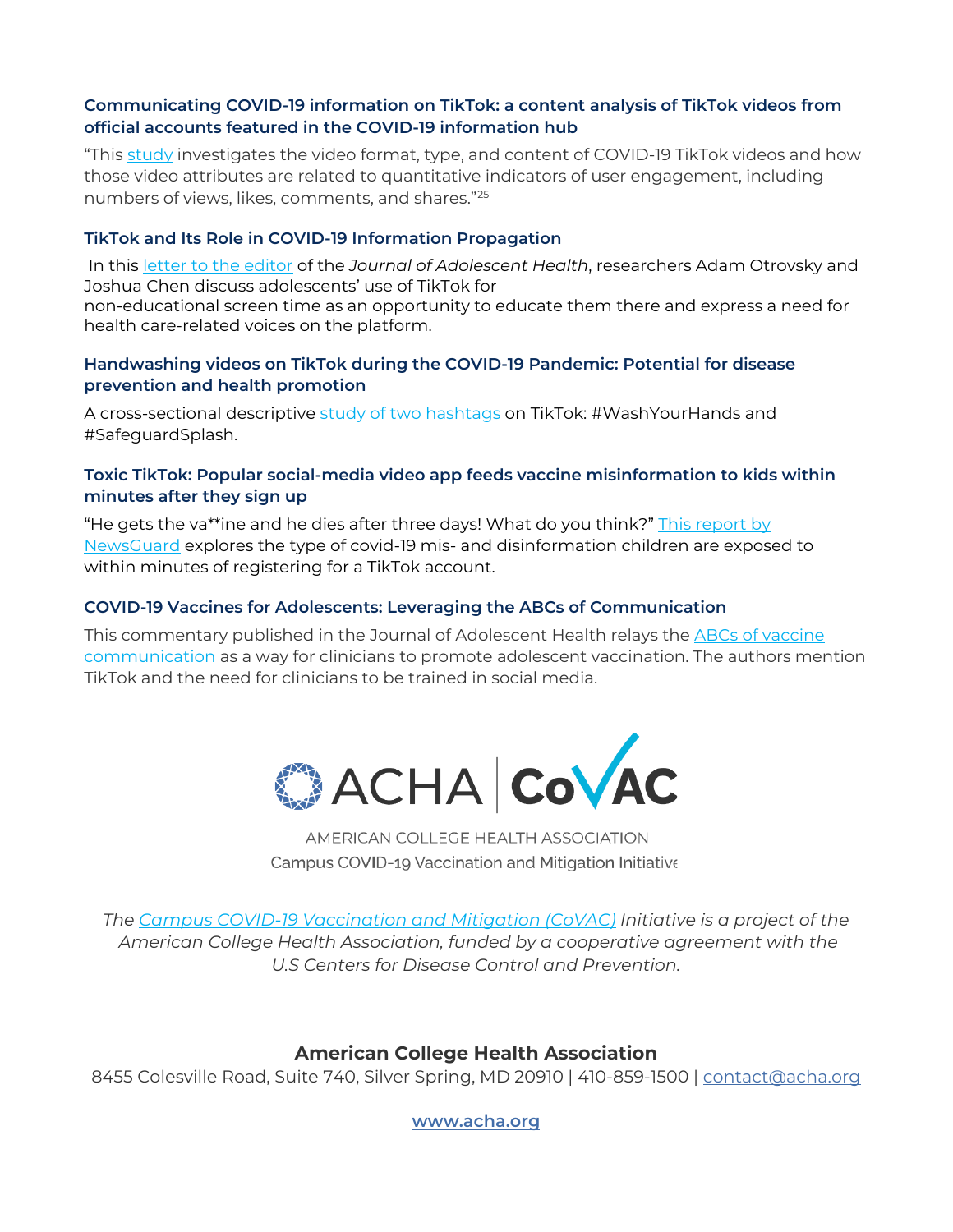<span id="page-7-0"></span><sup>1</sup> Centers for Disease Control and Prevention. (2021). CDC Covid Data tracker. Centers for Disease Control and Prevention. Retrieved from https://covid.cdc.gov/covid-data-tracker/#datatracker-home.

<span id="page-7-1"></span><sup>2</sup> Ahmed, A. (2021, September 11). TikTok tops the list of most downloaded applications in August beating all the major social networks. Digital Information World. Retrieved from https://www.digitalinformationworld.com/2021/09/tiktok-tops-list-of-most-downloaded.html.

<span id="page-7-2"></span><sup>3</sup> Towey, H. (2021, July 21). The secret factors that influence your TikTok algorithm and 'for you' page were just revealed. The app is tracking how long you watch or hover over videos. Business Insider. Retrieved from https://www.businessinsider.com/how-tiktok-algorithm-for-you-page-works-watchtime-report-2021-7.

<span id="page-7-3"></span><sup>4</sup> Bursztynsky, J. (2021, September 27). TikTok says 1 billion people use the app each month. CNBC. Retrieved November 2, 2021, from https://www.cnbc.com/2021/09/27/tiktok-reaches-1-billionmonthly-users.html.

<span id="page-7-4"></span><sup>5</sup> Doyle, B. (2021, September 28). TikTok statistics - everything you need to know [Sep 2021 update]. Wallaroo Media. Retrieved from https://wallaroomedia.com/blog/social-media/tiktok statistics/#:~:text=.%2080%25%20are%20between%20the%20ages%2016- 34.%20This%20data%20comes%20straight%20from%20TikTok.

<span id="page-7-5"></span><sup>6</sup> Sriskandarajah, I. (2021, June 30). Where did the microchip vaccine conspiracy theory come from anyway? Reveal. Retrieved from https://revealnews.org/article/where-did-the-microchip-vaccineconspiracy-theory-come-from-anyway/.

<span id="page-7-6"></span><sup>7</sup> Weissman, S. (2021, May 11). Community College attracts a growing tiktok following. Community college attracts a growing TikTok following. Retrieved November 10, 2021, from https://www.insidehighered.com/news/2021/05/11/community-college-attracts-growing-tiktokfollowing.

<span id="page-7-7"></span><sup>8</sup> Basch, C. H., Fera, J., Pierce, I., & Basch, C. E. (2021). Promoting mask use on TikTok: Descriptive, cross-sectional study. JMIR Public Health and Surveillance, 7(2), e26392.

<span id="page-7-8"></span><sup>9</sup> Basch, C. H., Fera, J., Pierce, I., & Basch, C. E. (2021). Promoting mask use on TikTok: Descriptive, cross-sectional study. JMIR Public Health and Surveillance, 7(2), e26392.

<span id="page-7-9"></span><sup>10</sup> Basch, C. H., Mohlman, J., Fera, J., Pellicane, A., & Basch, C. E. (2021). Community mitigation of COVID-19 and portrayal of testing on TikTok: Descriptive study. JMIR Public Health and Surveillance, 7(6), e29528.

<span id="page-7-10"></span><sup>11</sup> Li, Y., Guan, M., Hammond, P., & Berrey, L. E. (2021). Communicating COVID-19 information on TikTok: a content analysis of TikTok videos from official accounts featured in the COVID-19 information hub. Health Education Research.

<span id="page-7-11"></span> $12$  Miller, C. M. (2021, June 24). Made to stick: Origins and spread of the magnetic vaccine narrative. The Virality Project. Retrieved from https://www.viralityproject.org/rapid-response/made-to-stickorigins-and-spread-of-the-magnetic-vaccine-narrative.

<span id="page-7-12"></span><sup>13</sup> Sriskandarajah, I. (2021, June 30). Where did the microchip vaccine conspiracy theory come from anyway? Reveal. Retrieved from https://revealnews.org/article/where-did-the-microchip-vaccineconspiracy-theory-come-from-anyway/.

<span id="page-7-13"></span><sup>14</sup> Smith, R., Cubbon, S., Wardle, C. (2020, November 12). Under the surface: Covid-19 vaccine narratives, misinformation, and data deficits on social mediaR. First Draft. Retrieved October 27, 2021, from https://firstdraftnews.org/long-form-article/under-the-surface-covid-19-vaccine-narrativesmisinformation-and-data-deficits-on-social-media/.

<span id="page-7-14"></span><sup>15</sup> Miller, C., Small, C., Cruz-Antonio, O., & Groisman, D. (2021, June 24). Made to stick: Origins and spread of the magnetic vaccine narrative. The Virality Project. Retrieved October 27, 2021, from